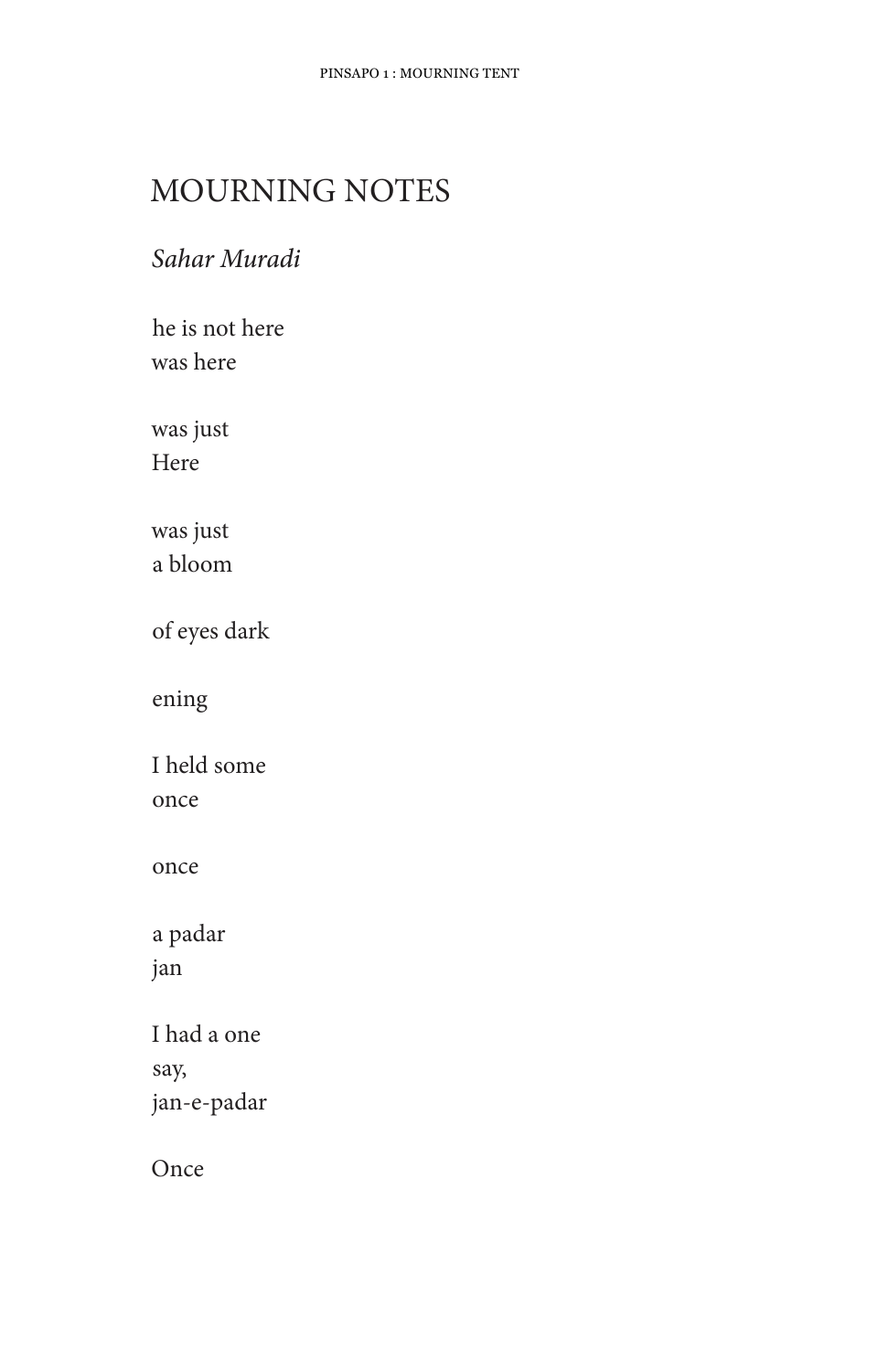some one to sum

All

jahan-e-padar padar:

jahan

 $*****$ 

In my mind, I trace your bony cheek. Two bumps of earlobe. God is as close as the soft of the ear.

Photographs erupt.

The long space.

In my eyes.

And she is soft, quaking. Reliving the hospital. The morning. Night. Was dark. But she misses the darkness. Even the cold cut of your words. You were cold.

I rubbed your feet under the sky blue blanket. Six blankets.

The oval of your mouth, drying. We took turns. The yellow sponge. Your teeth in the styrofoam. Cup.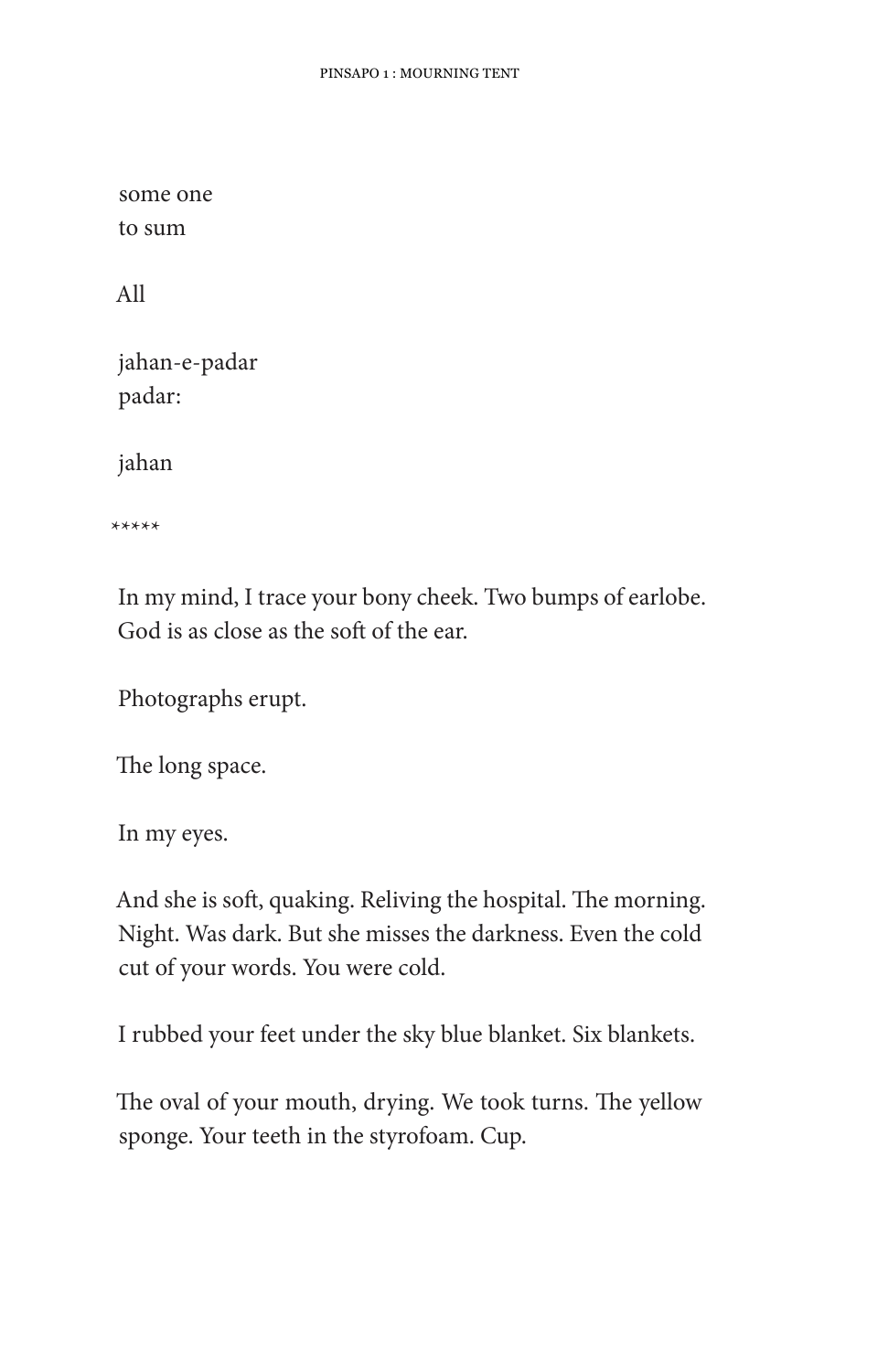You that what? That once? That long? That should forever? You what? You-my. Irrelevant. All. I keep coming back. Faithfully. To empty.

 $*****$ 

"Why do we blush before death?" t's true-I saw you shy.

 $*****$ 

Today, December 3rd, I'm wearing you. Your long shirt and vest: peyran, waskat. The last night we were together, you dressed in the same native clothes. Going home sometime tomorrow. It hung on you, bones talking out of turn.

Today you were born—legally. -Formally. -Symbolically. Not your true calendar. Here is a candle I place on my dining table. Gardenia-scented.

It overtakes the room.

And why can't the image NOT be the hospital?

And why couldn't your mouth close?

That she wrapped you with gauze—so much white gauze—and so tightly, forcefully, around your chin. A child again. She said, custom.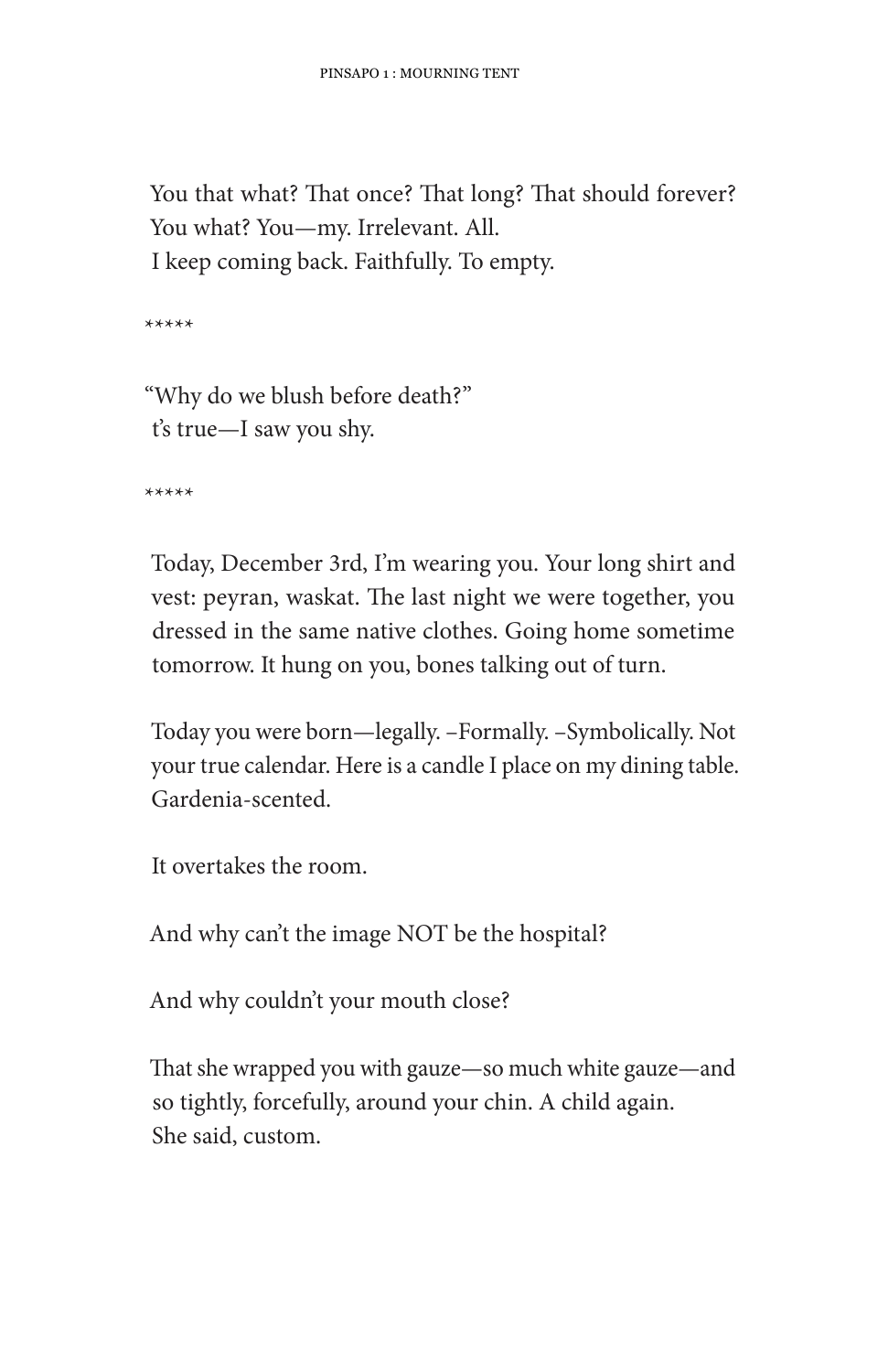A patient's bow. The indignity. Forcing your body for the living.

But was it, just like that? Had you been and then suddenly not? Was that your boat untethered? Let him be a boat within a boat.

And she unlocked your hands.

Your hands were yours, at last, your hands in unison.

Writing unclocked. By accident.

Was it you? Or wasn't it?

The jaw locking.

Who was it who wasn't?

Signs. Empty.

 $****$ 

The orphaned adult. That is the nearest language.

\*\*\*\*\*

It is a cold wind at my back. Constant. A kind of draft. Severed again. As if Afghanistan. Dari. The stories. Poetry. As if every stream of news. Every mud brick. Of history (ours). Is no longer (mine).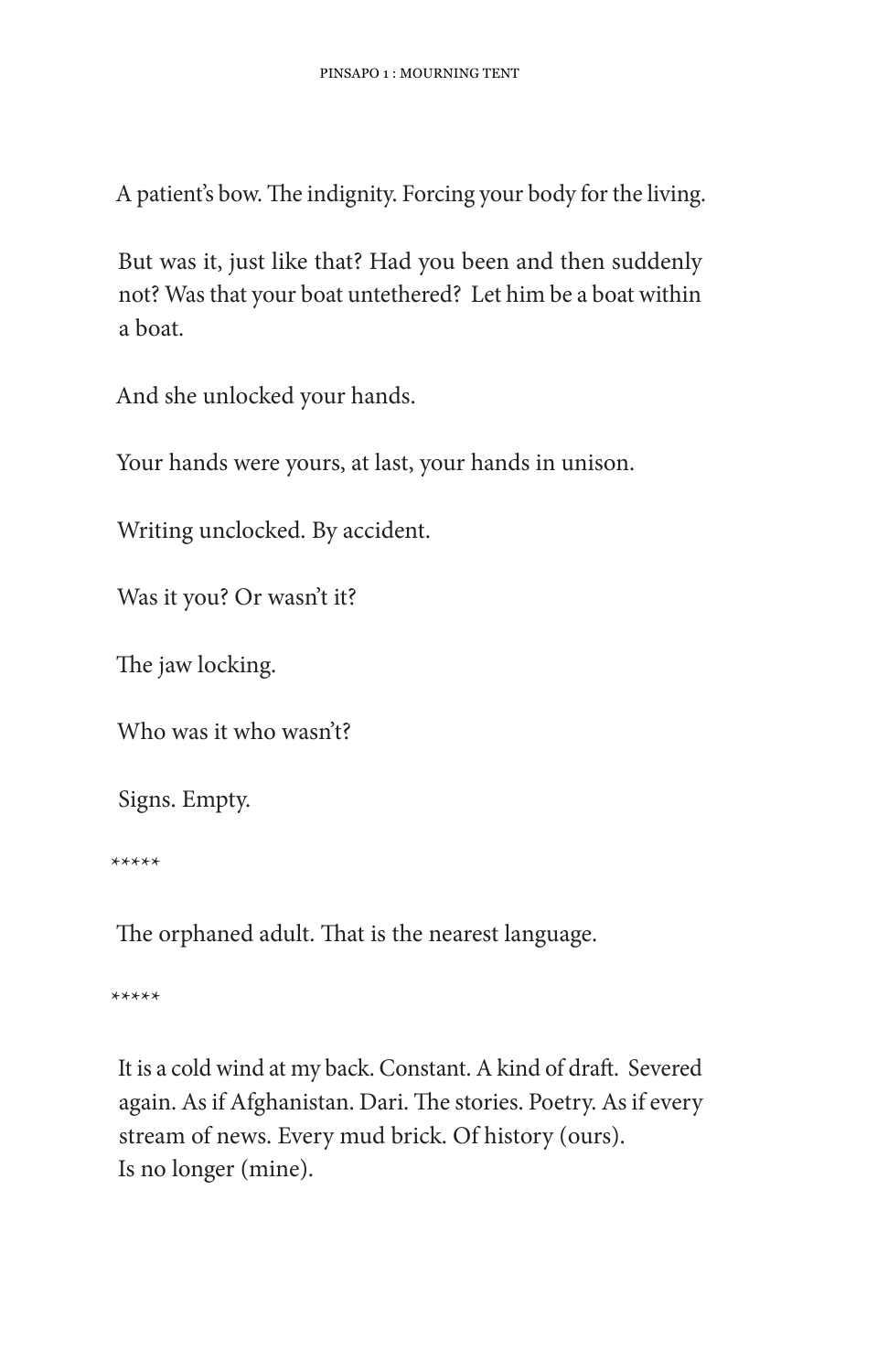The family trees. The notes. The table now. With a missing leg.

All the scraps. The papers. The recordings. The notes. Your letters. I could not read. Years deciphering. Our numbers beginning with cipher. The oval of your mouth.

The stacks and stacks and unfinished and your voice like a harbor.

 $*****$ 

Days with her. Occupying the space together. And differently. As if it's a single space. As if we are singular people.

 $*****$ 

Wore your clothes again. To near you. To approximate the shade of your ear. I was almost there. Yes, I was there. In the hollow.

 $*****$ 

Tried praying again. Something of consistency. Of beyondhuman. (Please.) Of care. Guidance. Of nearing you.

Your face is receding behind the ordinary day.

Your dentured smile from afar. All the stars invisible to our small eyes.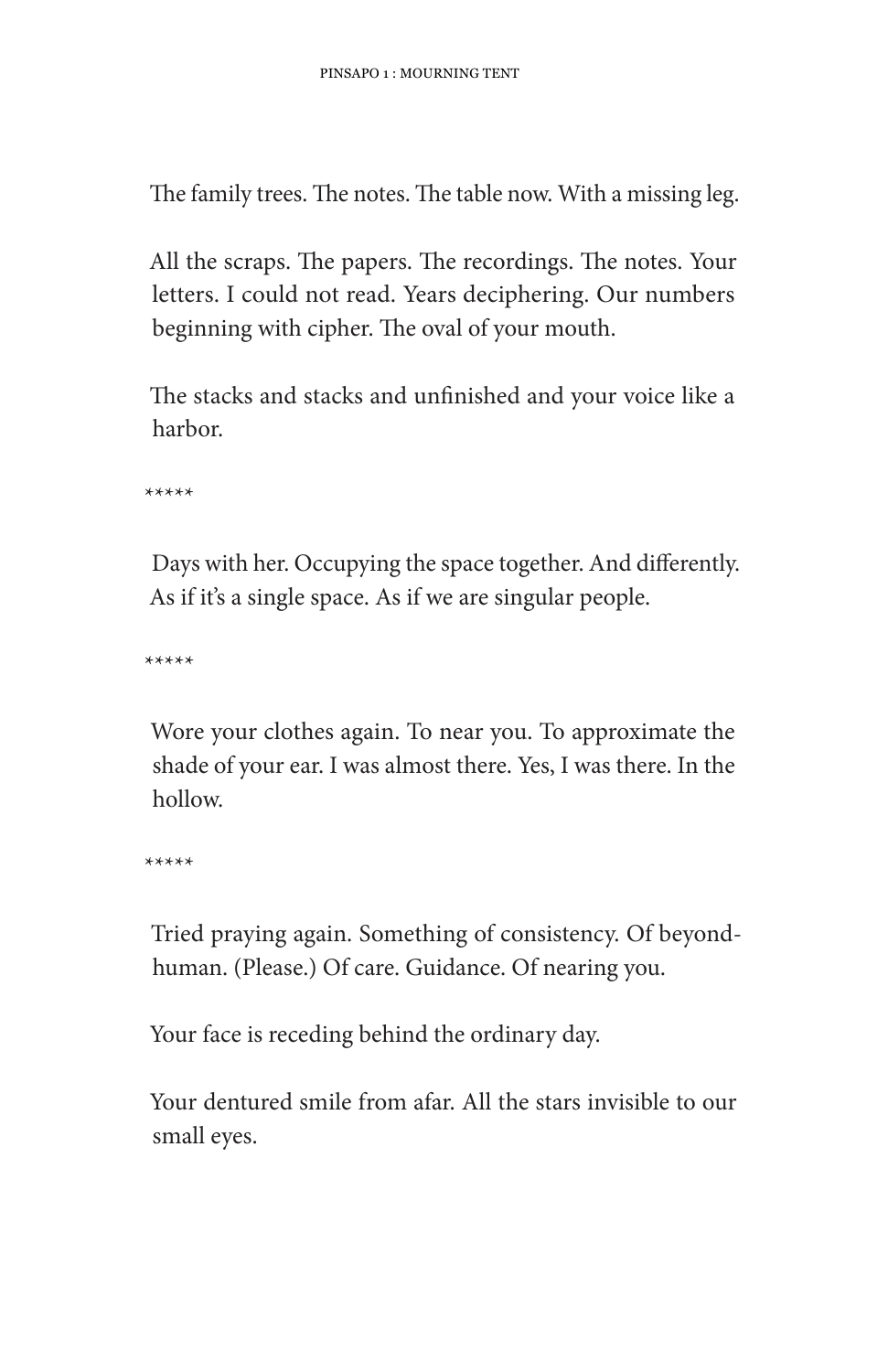And where are you? Over me? Beside me? In a pattern of light on the white wall? Where do you reside? Exactly?

\*\*\*\*\*

Any moment. Rises up. A well. A wave. An unfathomable plunge.

 $***$ 

Yesterday marching. I would have run to you after. All these days. We would have been clicking our tongues, shaking our heads at him. You would have compared him to ones there. Who? Dostum? Hekmatyar? One of old? Timur Lang's son who blinded his own brother?

We would have reviewed your pains. One after the other.

You would have said jan-e-padar.

 $****$ 

The hollow of your cheeks, for instance.

\*\*\*\*\*

Hail at the window. Glass chattering. I take my face into the crowd. Down Avenue A, 1st, Houston. The thing widening.

No one knows. No one knows exactly.